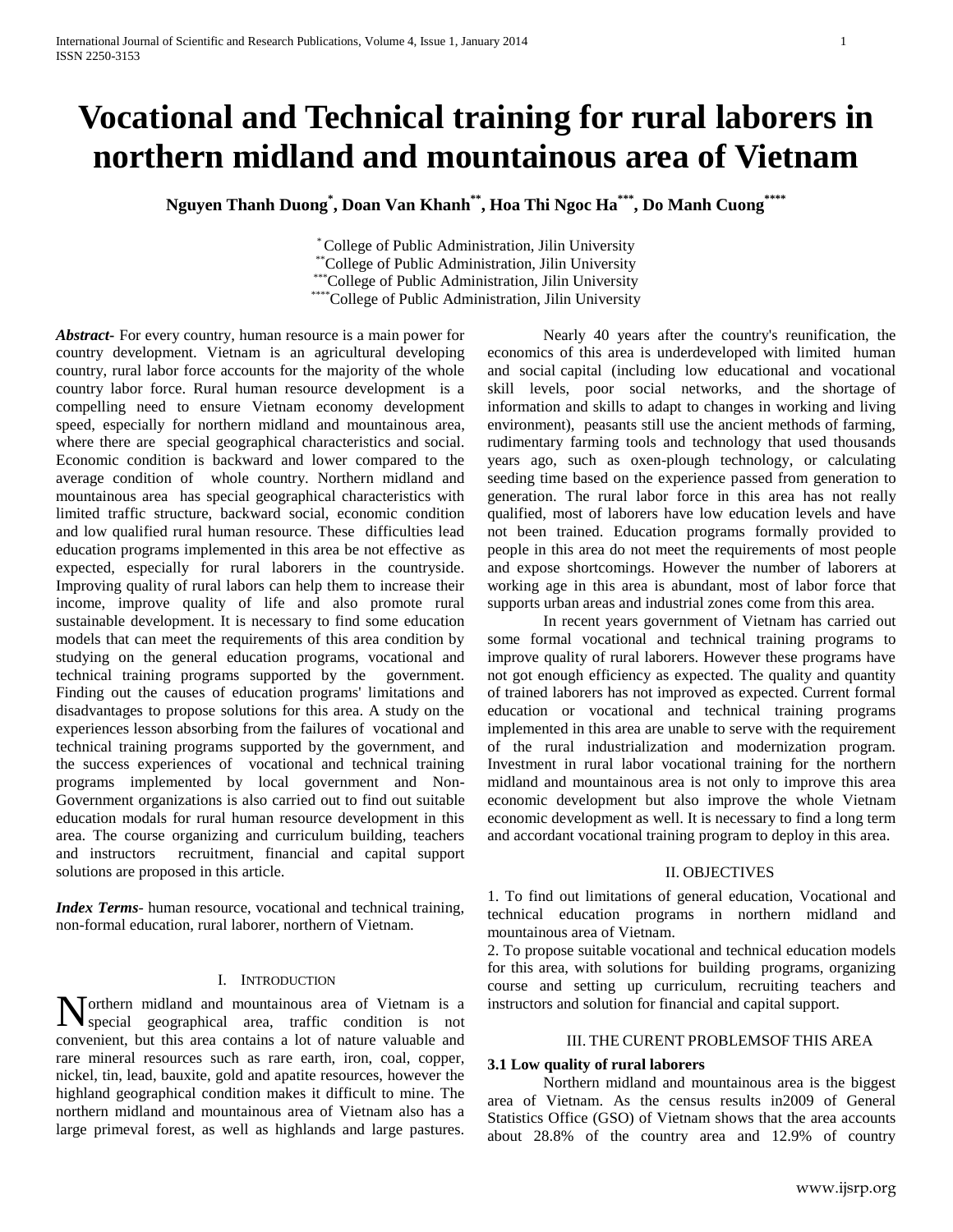population. Population in that area is mainly ethnic minority groups with 50 to 100 people per one square kilometer as population density (GSO. 2009). The Report on Labor force survey in 2012 of GSO reveals that 75.9 % of population in the northern midland and mountainous area resided in rural area, 14.7% of population aged 15 and over is illiterate, 22.7% does not finish primary level, and 25.6% just finishes primary level. Percentage of technical trained people is also low with 89.98% of people at workable age is not trained, 2.54% obtains elementary vocational level, 4.5% obtains intermediate vocational level, 1.65% has college diploma, and 1.33% has university or higher diploma (GSO. 2012). Low qualified of laborer and difficult transportation in this area does not attract industrial enterprises to establish in this area that leads to limit economics development and employment requirement as well.

**3.2 Barriers affectachievements of education programs in this area.**

#### *The barriers of General education*

*The financial barrier* : Vietnam implements six years compulsory education policy. Primary education is compulsory and it is free for all children, but in Vietnam the cost of education is not only school tuition fee but also other expenses such as; learning materials, uniforms or clothing, transport, additional living expenses, extra learning fee, school construction fee, and other unnamed expenses. A study showed that Vietnam is one of the countries in Asia that mobilizes the highest resource from society for education. The studies calculated in 2006, the education expenses accounted 41% of total social expenses. A survey result in this study showed that 57% of parents said that their children"s education expenses were "high", 38% of parents said "relatively high", and 18% of parents said "very high"(Tran Huu Quang, 2008). Socialized education policy of the government makeseducation expenses to be a burdentofamilieswhose childrengo to school. For this reason compulsory education is just a "formalism policy", in fact, children especiallychildrenin rural areasdo notget fullpreferences of this policy. High education expenses preventrural children from continuing toattendhigher education, prompting themto leaveschoolearlytoparticipate inagriculturalactivities. The high dropout rate leads toincrease the rate of loweducated laborers.

*The geographical, social and cultural barrier*: In rural area one school serves a lager geographic area that because distribution of schools is based on population density. Far distances from home to school, difficult transportation condition, so most of pupils must reside in school, or school vicinity, particularly in some places pupils reside in temporary tents. The formal education programs are fixed schedule, and does not run in synch with the agricultural crops season, so many pupils leave school to participate in harvesting crops or planting new crops, while children start to work at early age, most of children in rural area after school they take part in harvesting crops, planting new crops or working to earn small income to support their families. For this reason, pupils find it is difficult for them to enroll in full time schooling as most of urban children do. In rural area people also get married at early age, as invested result show that 18.6% of people at the age of 12 to 19 get married (GSO. 2012). The fertility birth rate is high and close so the elder children often

leave school to work to support their brothers or sisters to continue school

*The language barrier:* In northern midland and mountainous area, majority of people are ethnic minorities groups so many pupils face language barrier when they are at school because the language used in these schools is Vietnamese, which is not the home language for some ethnic pupils. Not many teachers in ethnic areas can speak the ethnic language of the pupils and this makes it difficult for them in communicating with, as well as in teaching ethnic students.

#### *The barriers of Vocational and Technical Education*

Vocational and Technical training schools and centers are located in urban areas, far away from countryside, so most of learners must reside in schools, or schools vicinity. Training courses are developed by time – based approach so they are not flexible enough to meet agricultural crops season as well.

Expenses of formal Vocational and Technical programs are also burdens for most rural laborers to decide to enroll vocational training courses. As investigated 30 vocational training schools and centers in Thai Nguyen province in 2012. Each learner needed to pay average 664 USD for a semester (6 months). The largest expense was expenses for food and daily life, occupied for more than half of total expense. These expenses were increased because of the independent lives of expenses. If they lived with their families they would reduce travelling and communicating expenses, and in rural area most of daily food and necessities could be also reduced by self – sufficiency.

*Table1: The average expenses of vocational training in northern midland and mountainous area of Vietnam*

| <b>Expense</b>                                       | Average<br>(USD) |
|------------------------------------------------------|------------------|
| School fees                                          | 105              |
| Dormitory fees                                       | 41               |
| Average food expenses                                | 327              |
| Materials and book                                   | 15               |
| Extra - Learning fees                                | 18               |
| Membership fees (Young union, Student union)         | 12               |
| Physical test and insurance                          | 10               |
| Daily life expenses, travelling, communication, etc. | 136              |
| <b>Total</b>                                         | 664              |

The distribution of careers of vocational and technical training schools is unreasonable. As investigated more than 40 vocational training schools in 15 provinces of northern midland and mountainous area shows that 58% of careerquota are engineering - welding and fabrication, electric technology, electronics technology, automotive mechanical technology, information technology and driver. Only 12.3% of career quota is agricultural careers. For the diplomat level, agricultural careers occupy 9.3% of the quota, and for secondary level agricultural careers account for a small number of quota, 10.8%. Diploma and secondary level requires trainers obtain at least secondary graduation certificate before enroll.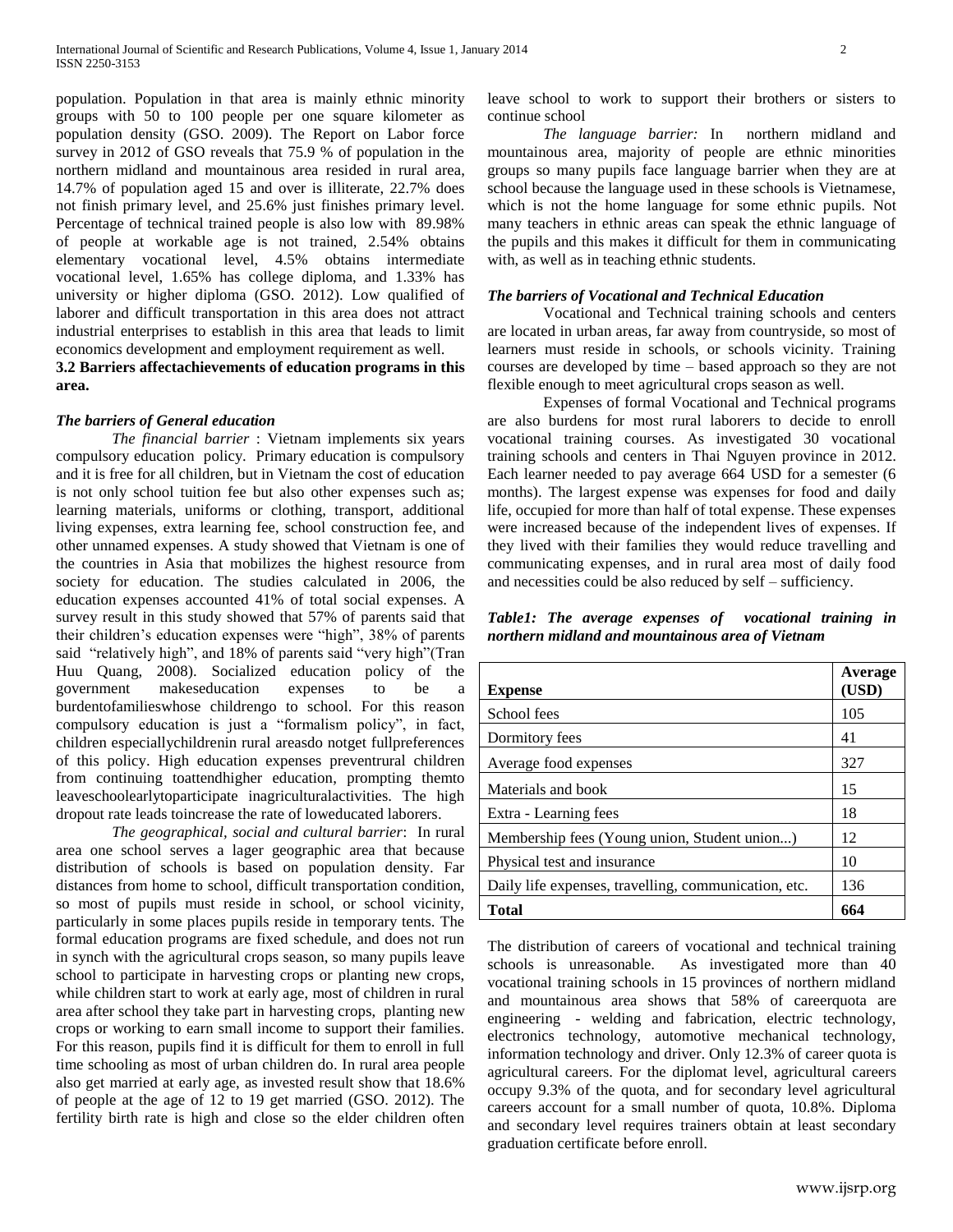

## *Figure1: Career quotas distribution*

Rural labors can enroll to study elementary level; however the number of agricultural careers are only 15% of career quota, and agricultural careers are not deployed on a large scale, but only available in some agricultural schools located in some certain provinces.

Law on Vocational and Technical training issued in 2006, defined that vocational and technicaltraining includes three levels: vocational elementary level, vocational secondary level, and vocational diploma. Vocational training includes full-time and regular training. The secondary, and vocational diploma levels limit to those who have graduated from secondary schools, so the law has hindered most of rural laborers to enroll formal vocational training programs, because 14.7% of rural laborers aged 15 and older in this area are illiterate, 22.7% ungraduated primary level, 25.6% finished primary level(GSO. 2012). It means 63% of rural laborers can only enroll in elementary training level and cannot enroll to higher level at formal vocational schools or centers because of their education certificates limitation as the law regulations.

#### *The main problems of education programs in this area*

- Curriculums are inflexible and in conflict with agricultural crop, duration of curriculums is long and trainers misspend on unnecessary subjects.
- Far distances from home to school, difficult transportation condition.
- Lacking of training, learning facilitiesand equipment, non financial support or little financial support from the government does not ensure learning and teaching condition for learners.
- Social cultural gap, language barrier and high education expense.
- The investigation and survey activities are not exact and detail in identifying skills with unclear training target leads the training vocation does not meet the requirements of laborers.
- The input certification requirement prevents most of laborers to participate in higher training levels.
- The propaganda and consultant activities are limited and passive.
- The abilities of local officials are limited and the coordination of local departments for implementation of training program is weak.

#### IV. SOME SOLUTIONS FOR THESE PROBLEMS

# **4.1 Building non-formal Vocational and Technical training models for this area**

General education will create "general human capital", and Vocational and Technical Education will create "specific human capital" (Becker.1985). Vocational and Technical Education can meet changes in production technology; these changes go along with advanced technology development. The development of advanced technology will require skilled and qualified workers.

For major rural laborers in this area, general education seems not be suitable to improve their human capital. Because of the low qualified educational levels of rural laborers, general education makes rural laborers spend long time to achieve a degree while vocational and technical training will equip them what knowledge and skills that they require in short time. Vocational and technical training can reduce unemployment, and help rural laborers for self-employment. The trained laborers can open and operate their own, or their families workshop so they will create new employments. and Vocational and technical training will also promote "equity with a rural bias and serve the needs of relatively poor people", create "skill culture", as opposed to "academic culture" that is now prevailing in Vietnam, as the majority of pupils after high school graduation will participate an exam to enter colleges and universities with a dream to find a high income office job in city after graduation (Jandhyala B G Tilak. 2002).

Non-formal education is distinct from formal education, it is flexible, it can be customized to serve for specific learner groups with particular purpose. Non-formal vocational and technical training programs can be customized in a way that the course will be organized in their villages, or next to their homes, practicing can be applied in their daily work. Learners can choose what they learn in detail, and class time can be scheduled in spare time, so it will not affect or will have small effect on their harvesting. Let rural laborers take the initiative in education with flexible time and courses. They will not face difficulties in communicating or feel a complex about their over age. Finally learning expenses will not be their burden on themselves or their families.

# **4.2 Organizing course and setting up non-formal vocational and technical training curriculum**

Non-formal vocational and technical training curriculum: Setting up sensible curriculums for rural laborers and attracting learners are very important for the success of programs. It is necessary to investigate and survey before setting up a curriculum. The investigation and survey activities are not exact and detail in identifying skills with unclear training purpose that leads the trainingprograms do not meet the requirements of laborers. For northern midland and mountainous area with the particular social economic condition, curriculums should more focus on careers that can develop this area economics. The curriculum should put learners at the center of training activities, and let them take more roles on teaching and learning activities. After class learners can practice their knowledge immediately in daily life and teaching should be done in local language by local teachers (ILO.2002).

To set up a suitable curriculum, it is necessary to identify what knowledge and skills that rural laborers should be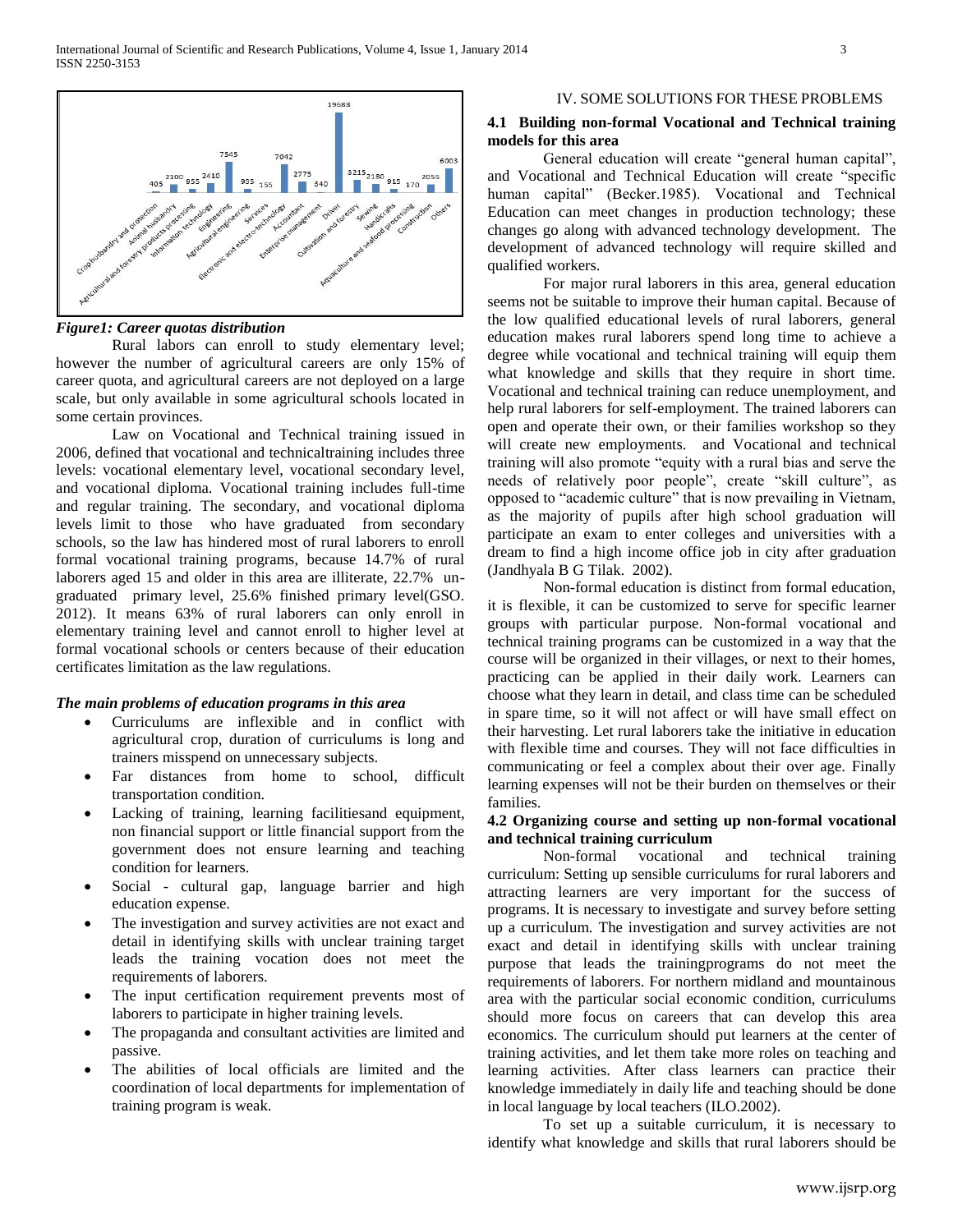equipped. The knowledge and skills that near by labor market needs is prior. The knowledge and skills about agricultural careers, agriculture production processing, marketing, management, information technology should also equip to rural laborers as they can improve their productivities or they can be self-employed or be agri- entrepreneurs. When rural laborers can self-employ they can also create employment for their families members or other people, and when they can process their agricultural products they may establish small agricultural products processing establishments and also create new employments. Self-employment, establishing agricultural products processing establishments and becoming agrientrepreneurs will create new employments, new services in localities and improve local economics.

The curriculum must have the community at the centre of the decision making process – identifying a range of skills that they see appropriate and fit with the sources of growth and job opportunities within the locality. Curriculums should be built to support for rural laborers more than the elementary training level to equip rural laborers with enough knowledge and skills to selfemploy or work in factories. Laborers can learn whole curriculum or a part of curriculum then enter labor market or start their own work, if they want to improve their skills they can attend the curriculum again. It should be a long – life curriculum. Preparing and organizing the curriculum: Curriculum organizing should fit the condition of rural laborers, all of the curriculum or a part of it should be taught in villages where learners reside. A vocational and technical training curriculum combines of two parts, theoretical part and practical part. Almost theoretical parts can be taught in localities but some practical modules require practice facilities or machines that are unable to be moved to localities, expensive moving cost, or unable to be installed in localities because of power supply limitation. For these cases the following methods can be used; Practicing associated with manufacturing in firms is an impeccable method for learners practice and make real production. Learners are practicing in real manufacturing environment that help them to have industrial manners. Learners can be paid amount of salaries to cover their expenses, and it also creates chance of employment for them after graduation. Course organizers can associate practice courses with surrounding vocational and technical training schools to help learners practice in these schools in free time such as weekend, summer vacation etc. Vocational and technical training schools are well equipped with facilities and machines, teachers and instructors are experienced and well professional. Maybe learners need to pay some extra expenses, however they can have better practicing environment. Curriculum should be organized in flexible schedule. Teaching may be scheduled for only part of a day, after working time, in evening, after harvest time, or for the weather day that people are unable to work outside in field

Attracting learnersis one of the formal education failures so it could not attract learners to attend class. For northern midland and mountainous area, propaganda, investigation and survey activities should be improved. These activities can be carried out by local social political organizations available in rural area such as: Ho Chi Minh Communist Youth Union, Vietnam Youth Federation, Vietnam Women"s Union, Vietnam farmer"s Union, Study Encouragement Society, Agricultural Extension …etc. Almost rural laborers participate in at least one of these organizations so these organizations can understand condition of rural laborers, and rural laborers can be directly fed propaganda. These organizations can create vocational learning movements for rural laborers like other political movements popularized in rural area. These organizations can investigate or do surveys about local rural laborers to prepare for training courses. These organizations can also carry out propaganda activities and enrolment activities as well.

In rural area people keep their family relationships and clan connections closely, in each clan the role of matriarch or patriarch is very important, and some clans have their own rules. Big families or clans can be considered as organizations. We can mobilize them to participate in propaganda activities, enrollment activities to their members. Taking advance of the local organizations and local governments we can attract rural laborers to attend class more effective and more economic saving.

The training programs should be associated with local organizations" activities to prove good effect, and reduce expenses. The programs should also exploit local tradition culture and family relationship to attract learners. Using public facilities to reduce expenses and mobilizing finance from social organizations to supply scholarship to learners will ensure them to attend class.

#### **4.3 Teachers and instructors**

In the northern midland and mountainous area, the geographical and social economic condition is difficult; traffic is limited, especially for some remote localities, so it is not attractive for teachers to come for sustainable employment. For professional and experienced teachers, it is more difficult to recruit.

To recruit teachers, wage and bonus will not be the condition to attract teachers. The policy of vocational training for rural area can be treated as social policy; teachers can be volunteered for short-term. Graduated students will be a source of voluntary teachers. Graduated students can accept to work in rural area few years before move to good condition area. Surrounding vocational and technical training schools' teachers can also be a suitable voluntary source. They can take apart in rural courses in their free time, like weekend or vacation. Another source of voluntary teachers is retired teachers, the teachers are experienced and professional, they also are ensured by retirement pension, so wage will not be pressure for their work, and they have full time for their work. High skilled technicians of local agricultural expansion encouragement society or craftsman from trade villages, skilled workers can also recruited as instructors. Local teachers and instructors will be the first choice because they are familiar with local conditions, they also can communicate with learners in local languages, and the expenses (such as traveling expense, accommodation expense …etc) for them will be less than expenses for teachers from other places.

#### **4.3 Financial and capital support**

Finance for non-formal vocational and technical training programs includes teacher wage and pension, organizing cost (includes preparing expenses such as investigations, propaganda activities. etc), teaching and learning facilities, equipments, materials, machines, workshops, building, power, scholarship. Government should be the main sponsor provides financial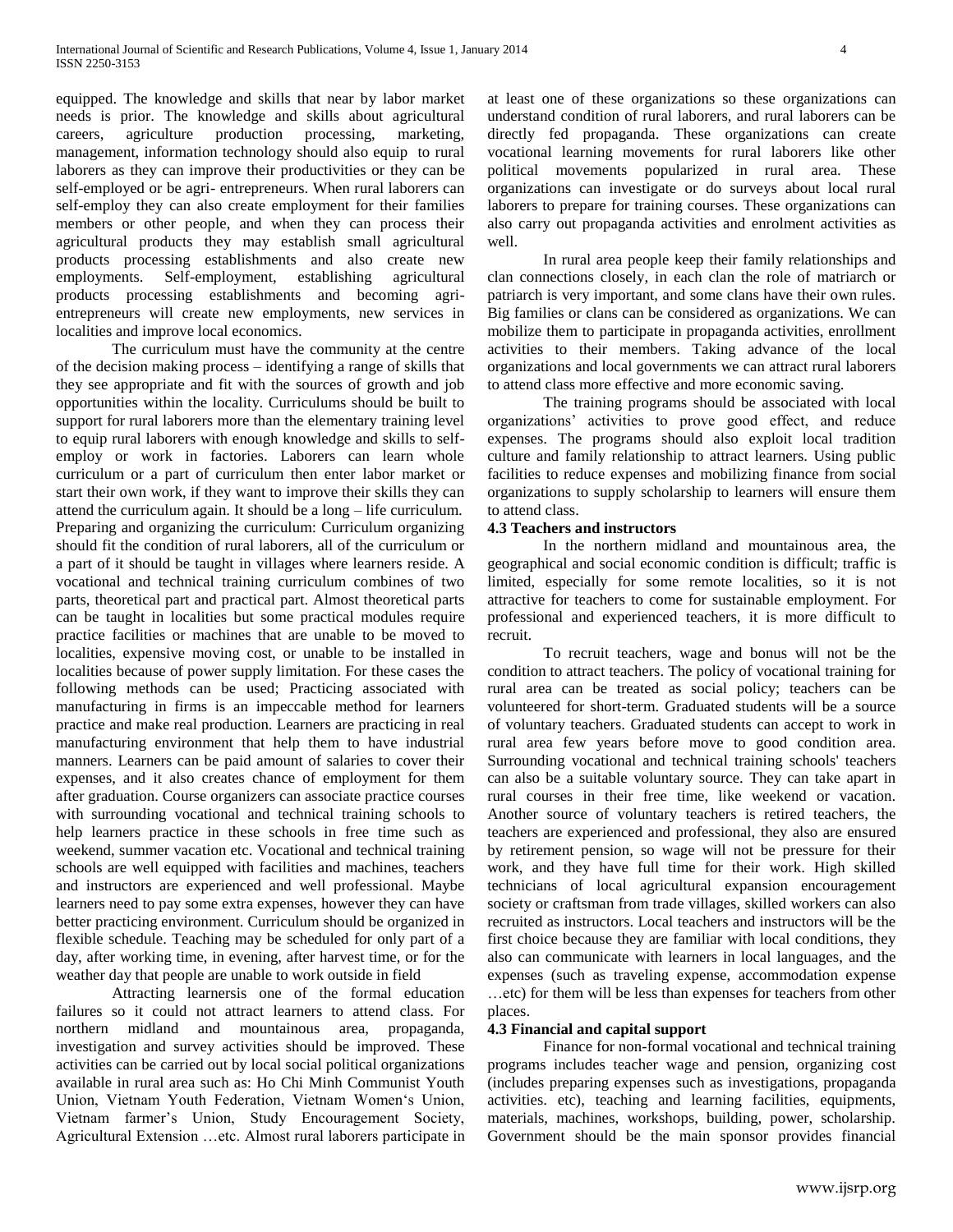resource to these programs, and vocational training for rural labors should be put as a nation policy, especially for the northern midland and mountainous area, vocational training for rural labors policy can narrow economic gap with other areas as the policy that government of Vietnam are performing.

Local governments should provide financial support to these programs, because the success of these programs will improve local economics and social environment condition. Though local governments' financial resources are plentiful, they can support to vocational training programs by other resources like electric power, practice materials or learning facilities…etc. Enterprises when invest in rural area they should also invest in human resource. If they want to have high skilled laborers they should invest in human resource development by themselves or recruit high skilled laborers. In rural area high skilled laborers are not available for recruitment, for this reason, it is better for enterprises to invest in vocational training for rural labors in localities where they locate in. If enterprises using row materials from local agricultural products for their production, investing in vocational training for rural laborers who produce and support agricultural products as raw material resources to enterprises will also improve the quality and productivity of raw material resources. This policy will bring benefit to both enterprises and labors, rural labors will reap more quantity and better quality agricultural product, and enterprises will be supplied with stable and good quality material resources.

Financial contributions can be donated from interior and international sponsors such as social organizations, international organizations, and non-governmental organizations. The credit loans from international organizations will be another financial resource supported for these programs. The donation finance in Vietnam from NGOs is difficult because of the politic of Vietnam, these organizations are limited in implementation their activities, so they find difficult to take a part in development of Vietnam economics. If government of Vietnam loosens religions control, it can mobilize big resources from these organizations support for economic development.

Self - created finance is finance created by learning associated with manufacturing, such as the expanding handicraft and trade villages programs, learners could make commercial products while they were learning. The finance will support learners daily lives to maintain the courses and for next higher courses.

Finance expenses can be reduced by using public facilities available in localities, such as commune post-culture houses, culture houses, libraries, village halls in teaching and learning activities. In the northern midland and mountainous area as an investigation result of General Statistics Office (GSO), there are 1904 post-culture houses about 83.84% communes, 716 culture houses, about 31.53% communes, 139 public libraries about 6.12% communes. And others village halls and community houses of clans, these places can be used as classrooms with little equipped.

Teacher wage and pension can also be reduced by recruiting retired teachers, short- term teachers and voluntary teachers. Investigations, propaganda, enrolment activities carried out by local organizations can reduce significant amount of organizing expenses.

# V. CONCLUSION

The solutions will be more effective if rural laborers are ensured by law to improve their skills and knowledge, so it is necessary to build a law on non-formal vocational and technical training to give non-formal vocational and technical training organizations permission to train higher training levels and award higher training levels certificates. The present vocational and technical training law provisions that the higher training levels (secondary training level and diplomat training level) that required for at least secondary school graduation. The only secondary vocational schools, vocational colleges, professional secondary schools, colleges and universities who have registered to provide vocational training at the secondary level are allowed to provide higher training level. It is necessary to develop a vocational qualification evaluating system with the regulations to admit the certificates of non-formal vocational training programs to be equivalent with other vocational training certificates, and to allow laborers to participate in the highest vocational training level as they can.

As well as supporting vocational and technical training for rural labors, laborers recruitment and employment policies should be deployed simultaneously to ensure laborers after graduated can find a wage employment or self-employ. Developing small enterprises or family establishments is a suitable way to employ laborers and develop local economics. Small enterprises and family establishments easily to adapt to economic changes, market requirements, producing technology change. They can be established in rural area use local labors and materials. The government can make policy provide financial support or preferential tax policy to develop small enterprises in rural area. Linking vocational training with enterprises is a way to solve trained laborers. In Vietnam most of labors must find employment by themselves or 'implore for a job', sometime they must pay amount of money for employers to get a job. If vocational training centers can be linked with enterprises to establish a "channels laborer distribution" with clear information of human resource, laborers will have more employment chances and response requirement of labor market better.

It is important to change misconception of vocational and technical training and learning. A lot of Vietnamese people regard academic education and disregard vocational education, and "qualification above ability" conception is popular in Vietnam. To change misconception, the propaganda activities should be direct to rural labors; vocational training should be brought directly to rural labors. When people realize that vocational training can increase their labor productivities, increase income and improve their lives they will change their misconception.

#### **REFERENCES**

- [1] Wim Hoppers. (2006). *Non-formal education and basic education reform: a conceptual review*. Paris.Retrieved February 20, 2013 from http://www.unesco.org/iiep
- [2] UNESCO. (1997, November). *International standard classification of education ISCED 1997.* Paris.Retrieved February 20, 2013 fro[mhttp://www.unesco.org/education/information/nfsunesco/doc/isced\\_19](http://www.unesco.org/education/information/nfsunesco/doc/isced_1997.htm) [97.htm](http://www.unesco.org/education/information/nfsunesco/doc/isced_1997.htm)